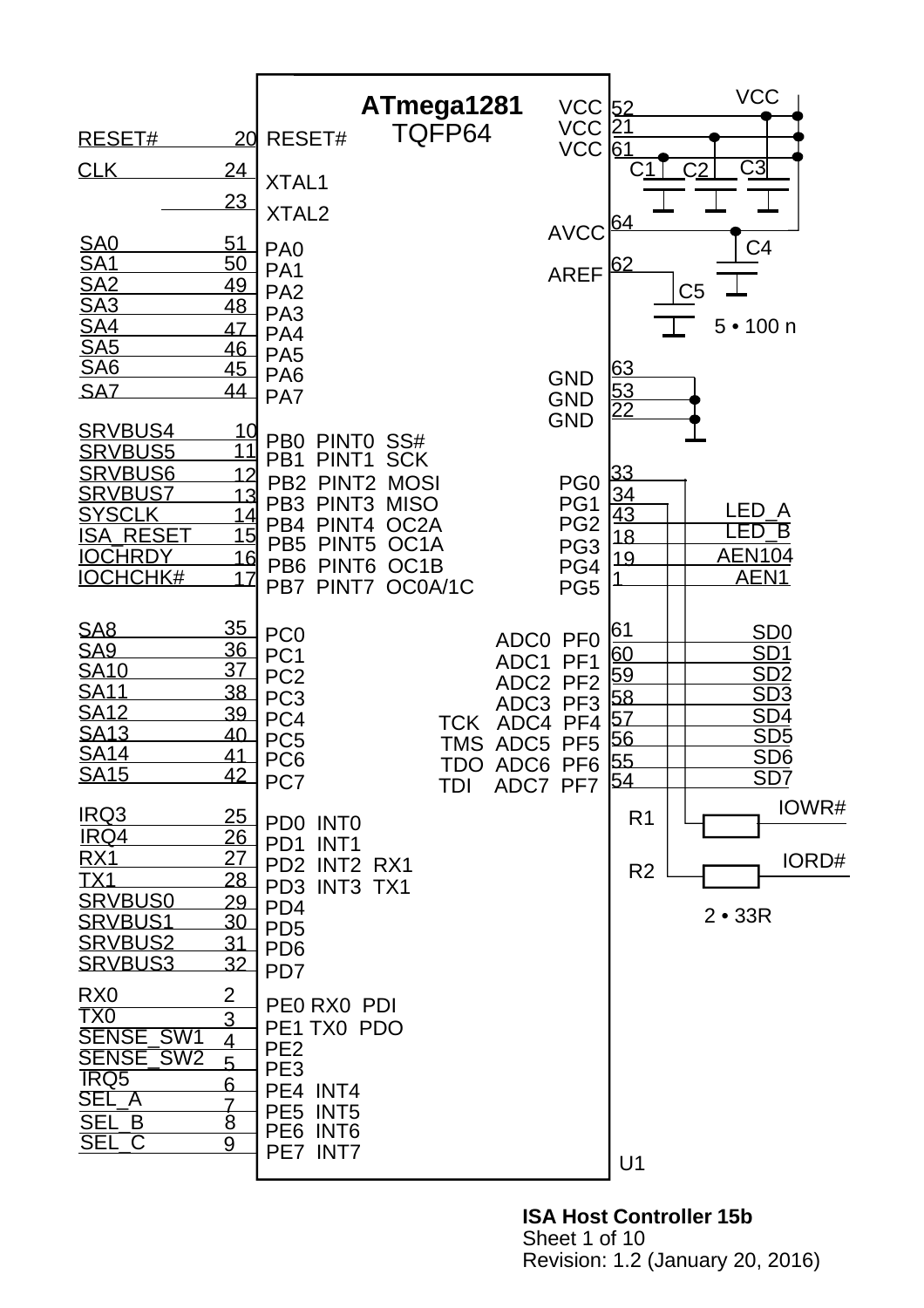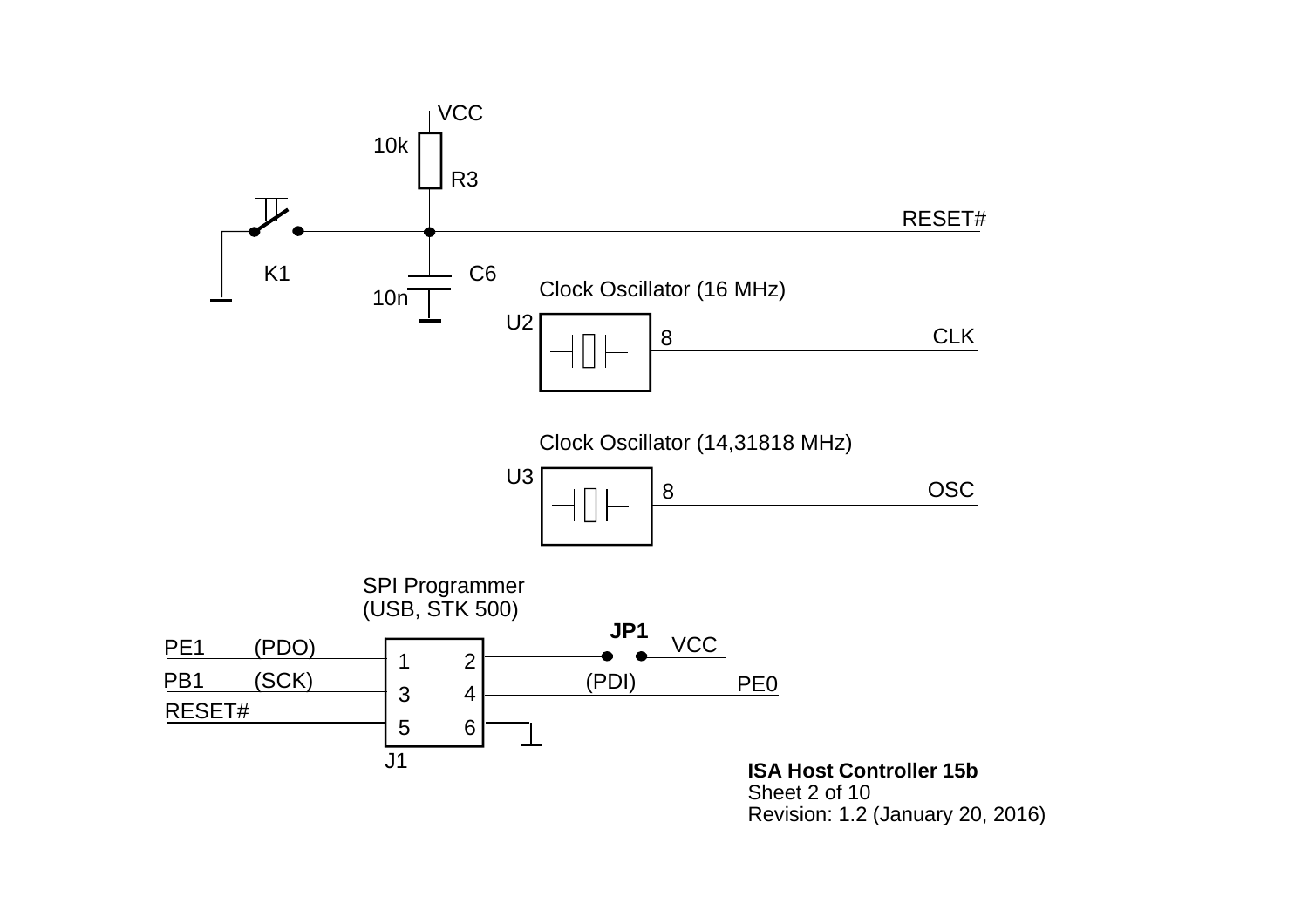

**ISA Host Controller 15b**Sheet 3 of 10 Revision: 1.2 (January 20, 2016)

HI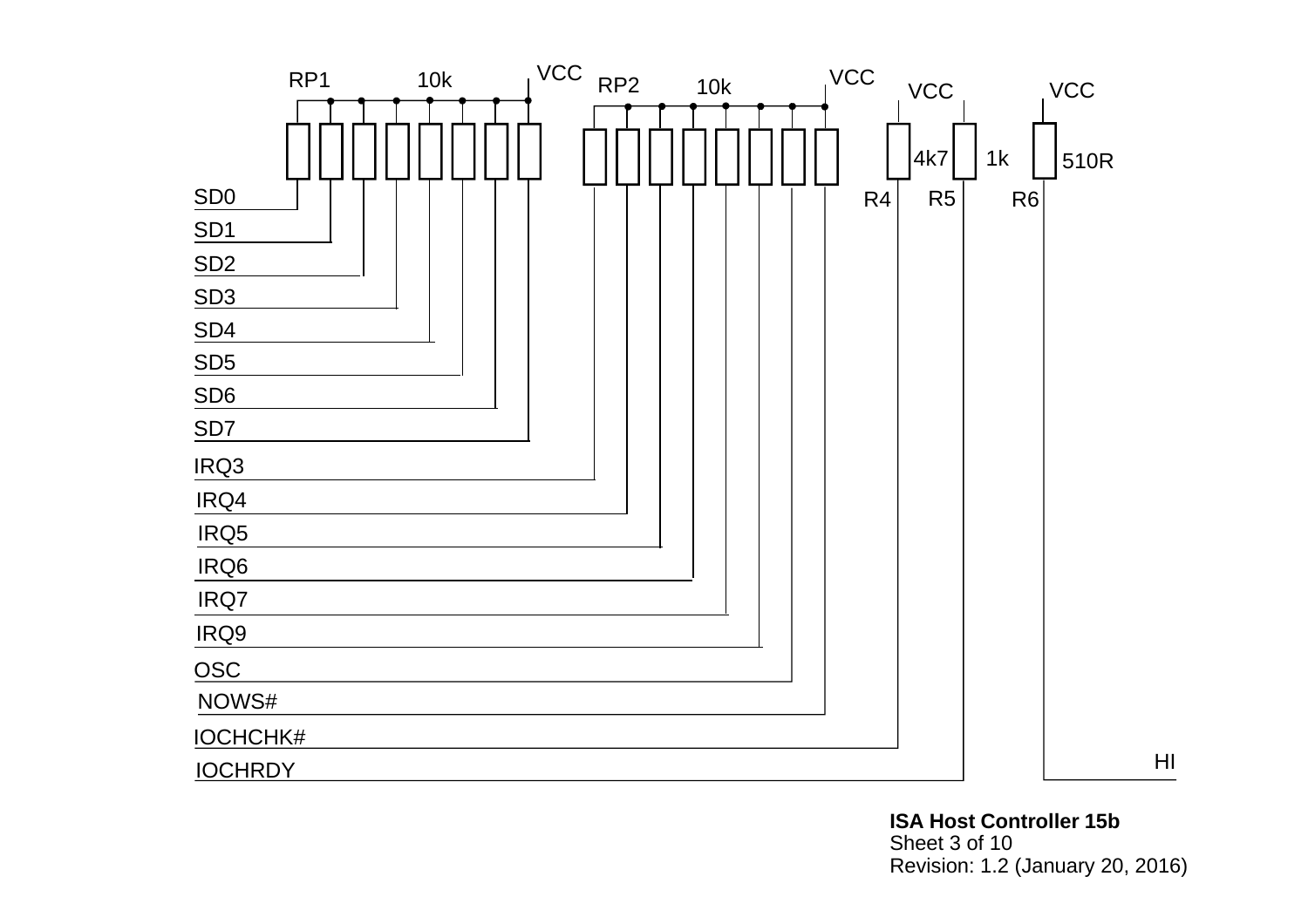

**ISA Host Controller 15b** Sheet 4 of 10 Revision: 1.2 (January 20, 2016)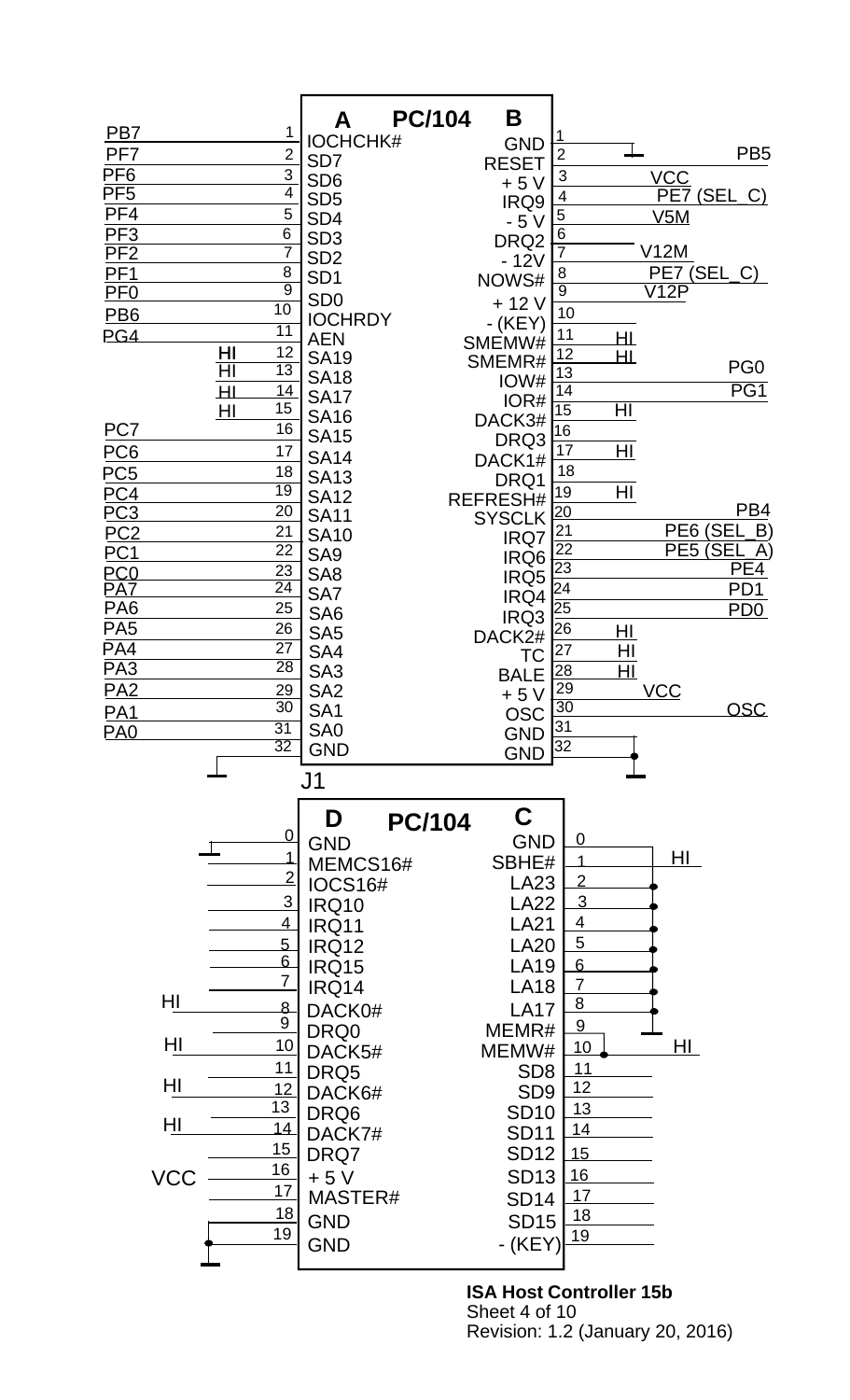

**ISA Host Controller 15b**Sheet 5 of 10Revision: 1.2 (January 20, 2016)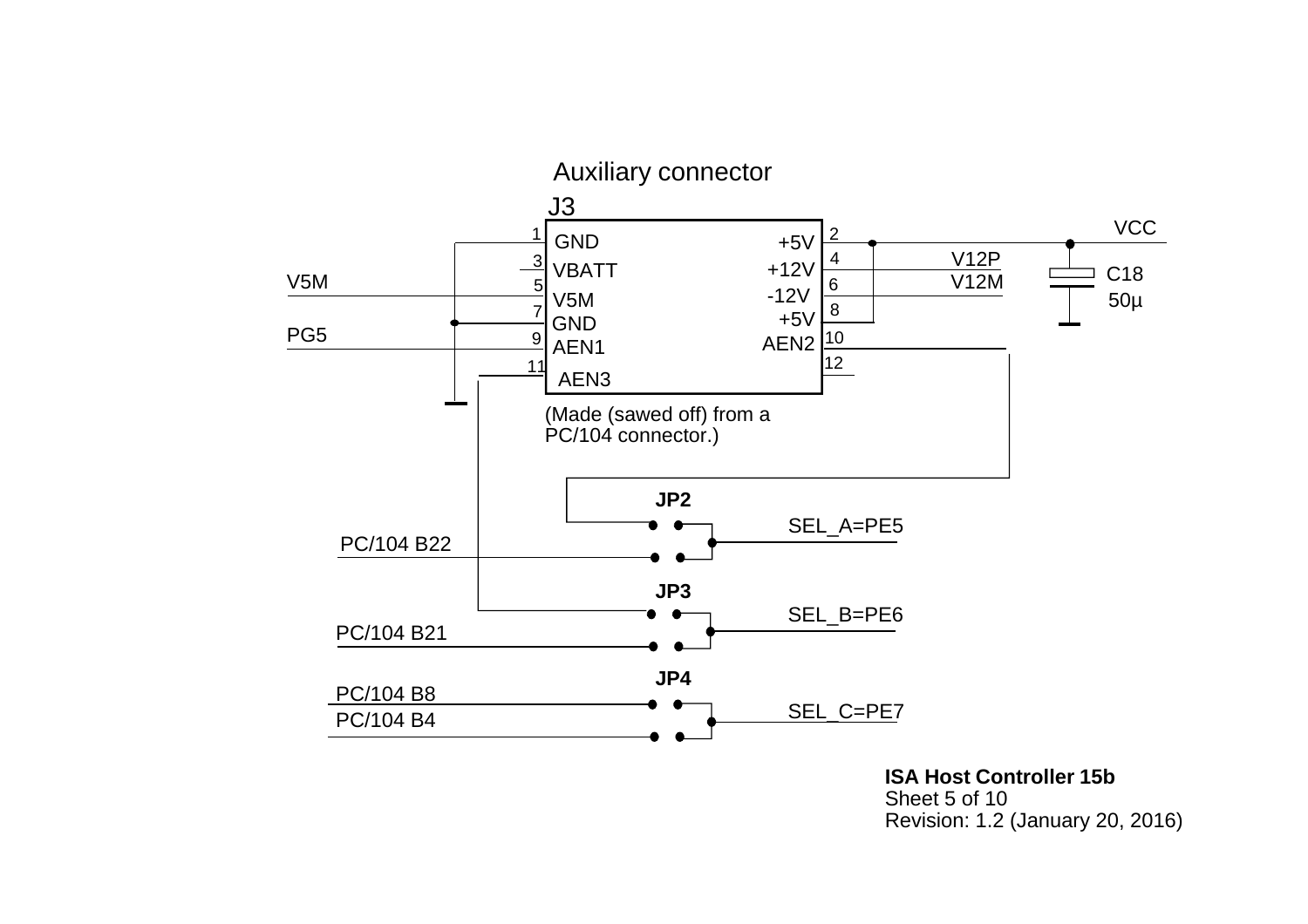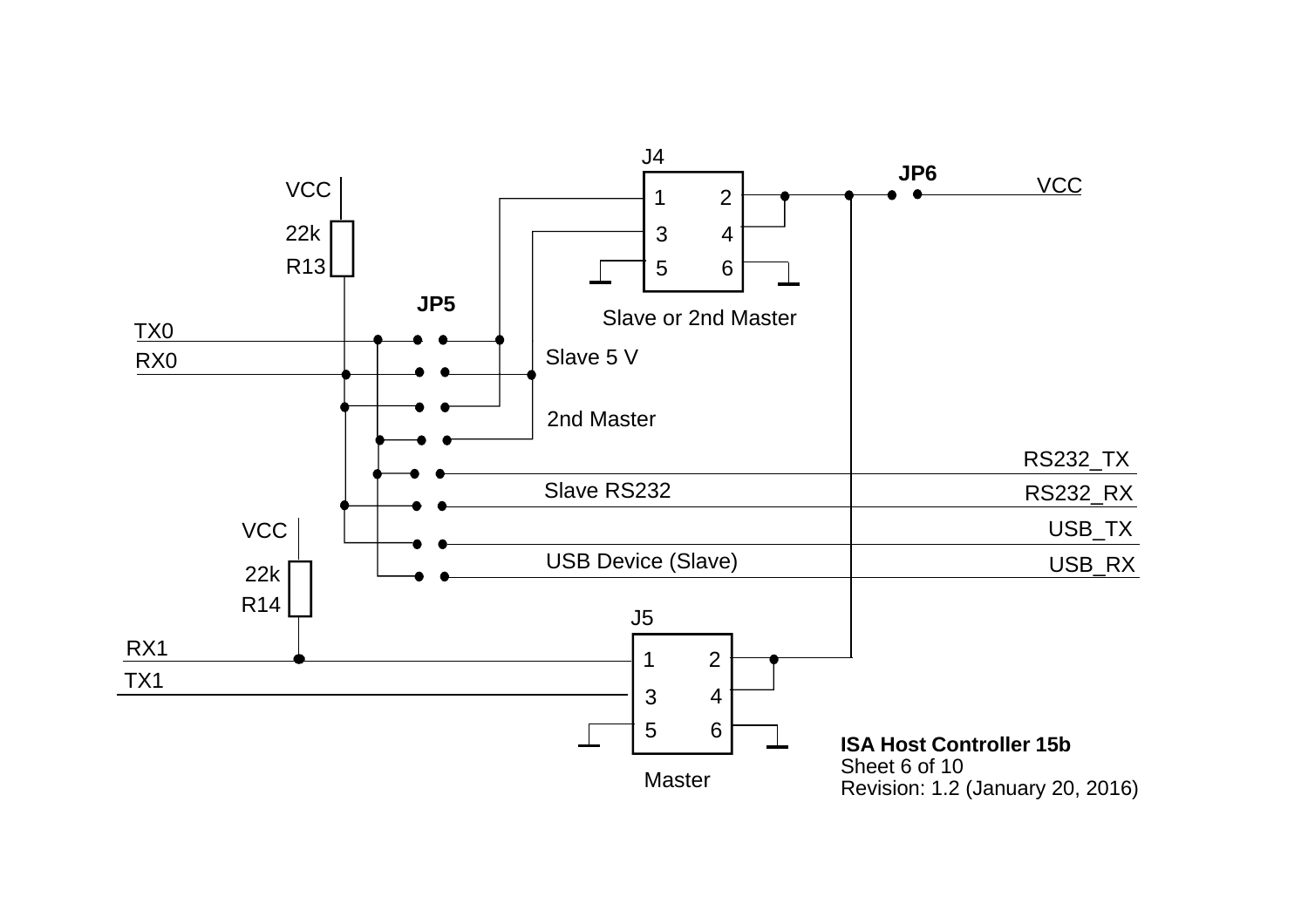

A Slave is a DCE device, like every RS-232 device downstream of a personal computer. The RS232-connector is a female DSub9 connector with TX on pin 2, RX on pin 3. A Master is a DTE device. The RS232-connector is a male DSub9 connector with TX on pin 3, RX on pin 2. If J8 is a female DSub9, an appropriate gender changer may be required.

**ISA Host Controller 15b**Sheet 7 of 10Revision: 1.2 (January 20, 2016)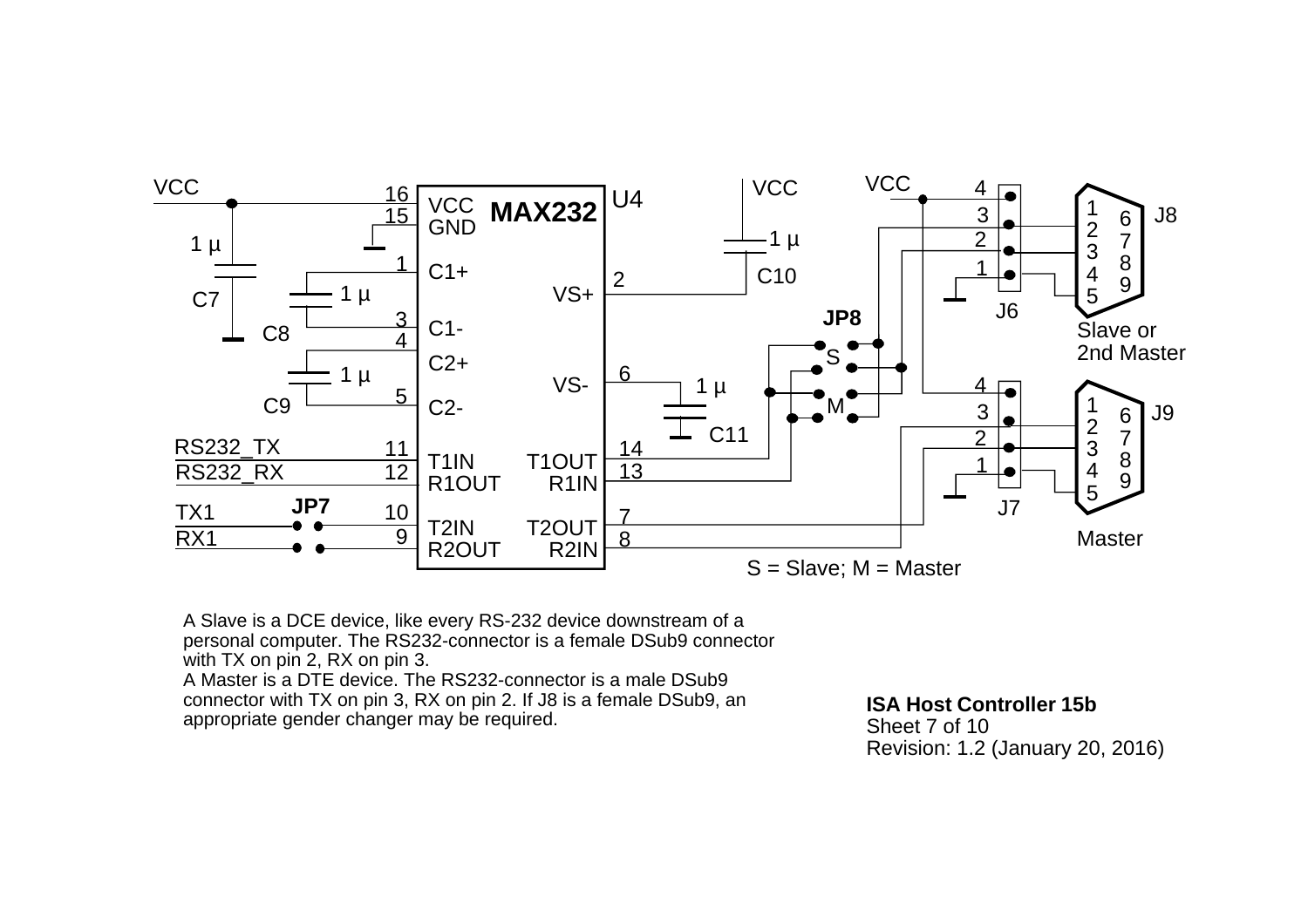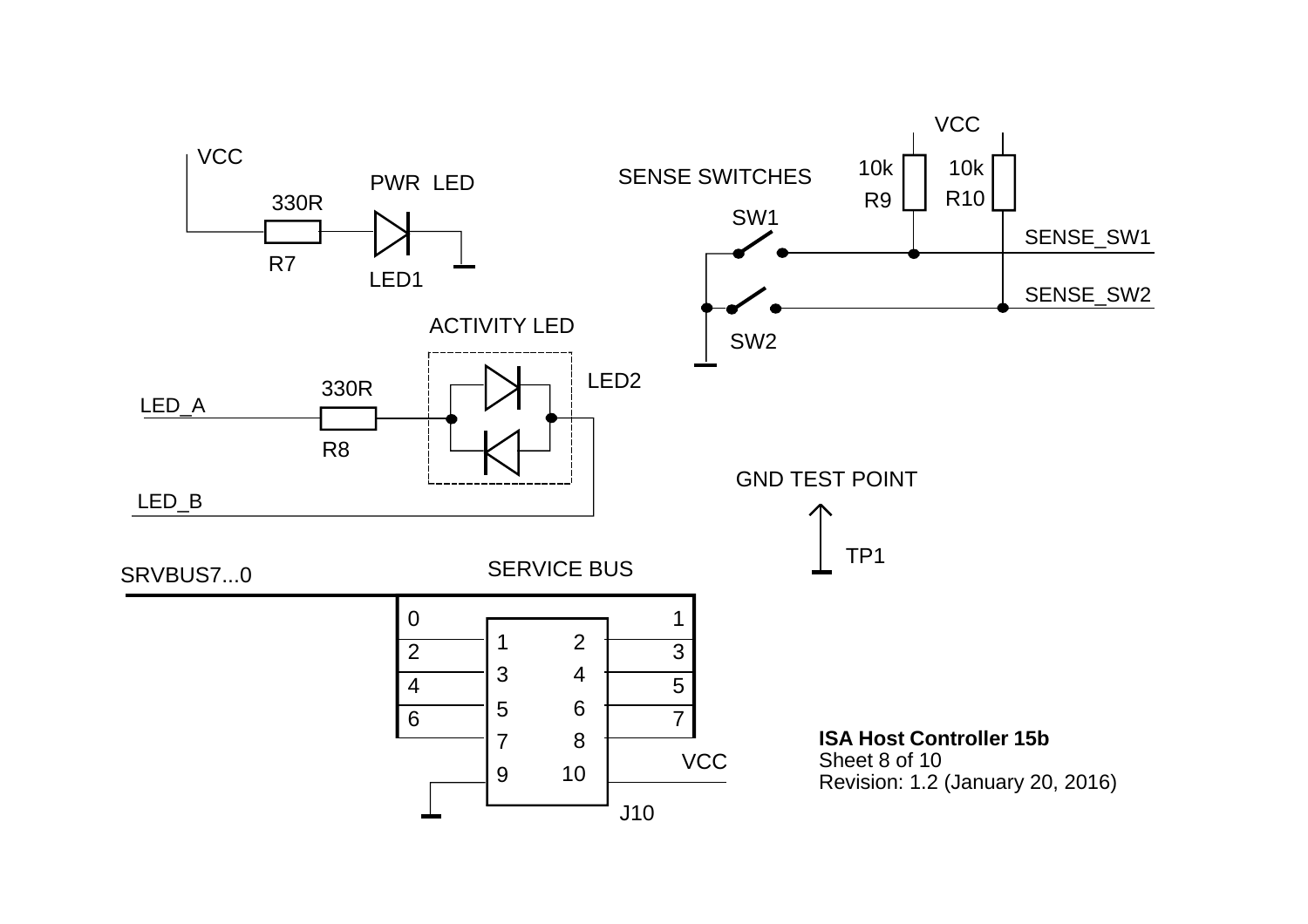